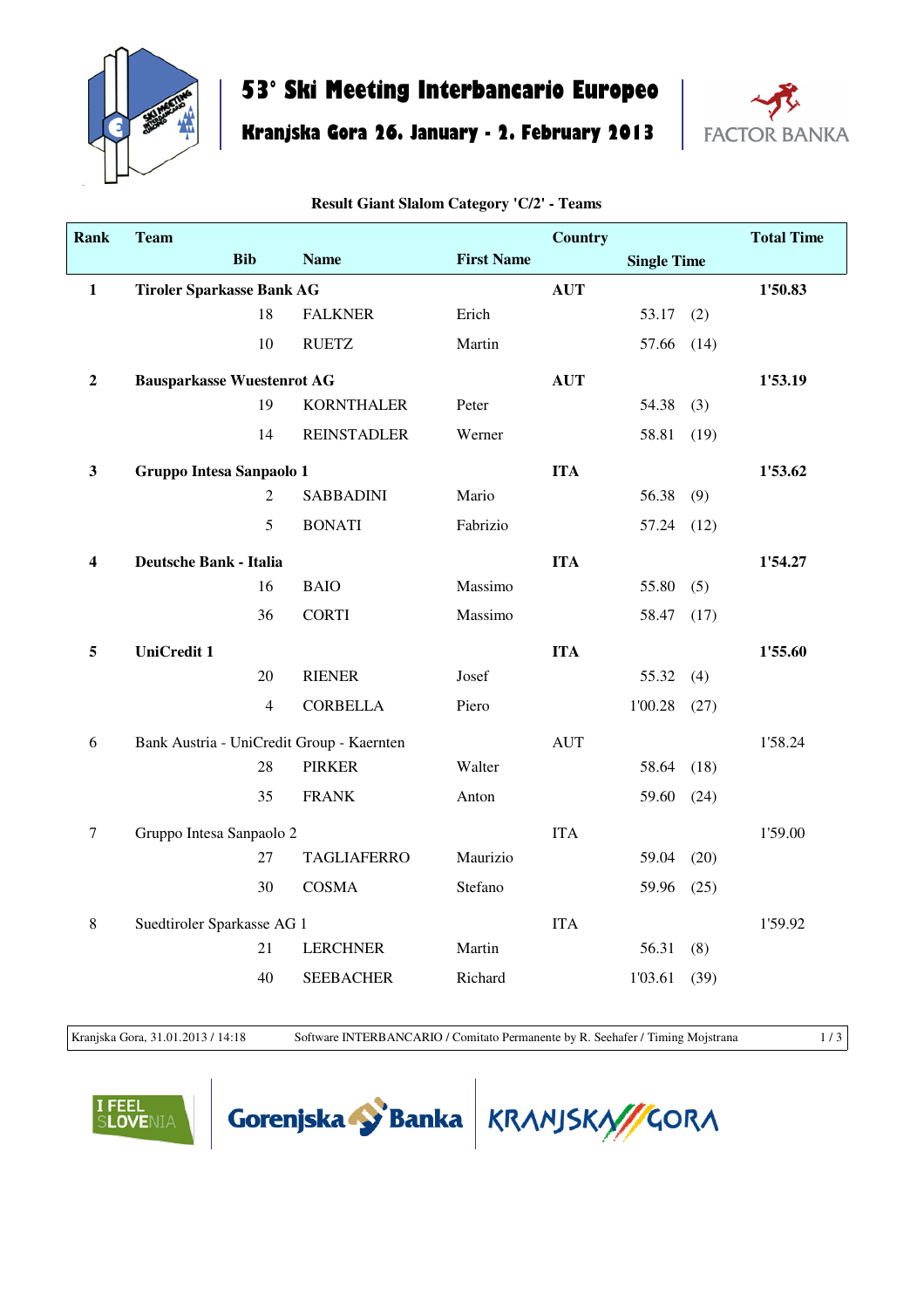| Rank           | <b>Team</b>                      |                |                      |                   | <b>Country</b> |                    |      | <b>Total Time</b> |
|----------------|----------------------------------|----------------|----------------------|-------------------|----------------|--------------------|------|-------------------|
|                |                                  | <b>Bib</b>     | <b>Name</b>          | <b>First Name</b> |                | <b>Single Time</b> |      |                   |
| $\overline{9}$ | UniCredit 2                      |                |                      |                   | <b>ITA</b>     |                    |      | 2'03.65           |
|                |                                  | 31             | <b>BENINI</b>        | Marco             |                | 1'01.40            | (32) |                   |
|                |                                  | 46             | <b>SEGATTA</b>       | Marco             |                | 1'02.25            | (36) |                   |
| 10             | Raiffeisen-Landesbank Tirol AG   |                |                      |                   | <b>AUT</b>     |                    |      | 2'07.15           |
|                |                                  | 38             | <b>KLINGENSCHMID</b> | Klaus             |                | 1'01.90            | (34) |                   |
|                |                                  | 49             | <b>GRIMM</b>         | Markus            |                | 1'05.25            | (42) |                   |
| 11             | Factor Banka - Ljubljana         |                |                      |                   | <b>SLO</b>     |                    |      | 2'07.20           |
|                |                                  | $\tau$         | <b>KOVAC</b>         | Janez             |                | 1'01.00            | (29) |                   |
|                |                                  | 83             | <b>OTOREPEC</b>      | Mitja             |                | 1'06.20            | (47) |                   |
| 12             | Graubuendner Kantonalbank - Chur |                |                      |                   | SUI            |                    |      | 2'10.06           |
|                |                                  | 24             | <b>ROFFLER</b>       | Anton             |                | 56.58              | (10) |                   |
|                |                                  | 93             | À PORTA              | Richard           |                | 1'13.48            | (66) |                   |
| 13             | Raiffeisenbank Reutte            |                |                      |                   | <b>AUT</b>     |                    |      | 2'10.35           |
|                |                                  | 32             | <b>WALCH</b>         | Manfred           |                | 59.28              | (23) |                   |
|                |                                  | 45             | <b>SINGER</b>        | Bernhard          |                | 1'11.07            | (58) |                   |
| 14             | Banca Popolare di Vicenza        |                |                      |                   | <b>ITA</b>     |                    |      | 2'11.02           |
|                |                                  | 15             | <b>FRAU</b>          | Giampaolo         |                | 57.68              | (15) |                   |
|                |                                  | 84             | <b>ROSSI</b>         | Lorenzo           |                | 1'13.34            | (65) |                   |
| 15             | Credit Suisse 1                  |                |                      |                   | SUI            |                    |      | 2'12.51           |
|                |                                  | $\mathfrak{Z}$ | <b>HEFTI</b>         | Kaspar            |                | 1'01.06            | (30) |                   |
|                |                                  | 75             | <b>LINSI</b>         | Walter            |                | 1'11.45            | (59) |                   |
| 16             | Landesbank Baden-Wuerttemberg    |                |                      |                   | <b>GER</b>     |                    |      | 2'14.16           |
|                |                                  | 64             | <b>HAMBUECHER</b>    | Joachim           |                | 1'06.50            | (49) |                   |
|                |                                  | 61             | <b>SCHWARZ</b>       | Hans-Peter        |                | 1'07.66            | (51) |                   |
| 17             | CRAL Intesa Sanpaolo 1           |                |                      |                   | <b>ITA</b>     |                    |      | 2'15.54           |
|                |                                  | 68             | <b>BERTACCHINI</b>   | Paolo             |                | 1'06.22            | (48) |                   |
|                |                                  | 43             | <b>VALLARINO</b>     | Antonio           |                | 1'09.32            | (54) |                   |
| 18             | Deutsche Bank Deutschland        |                |                      |                   | <b>GER</b>     |                    |      | 2'15.82           |
|                |                                  | 86             | <b>BURKHARDT</b>     | Hans-Jürgen       |                | 1'05.49            | (44) |                   |
|                |                                  | 44             | <b>GREIF</b>         | Bertram           |                | 1'10.33            | (57) |                   |
| 19             | Nordea 1                         |                |                      |                   | <b>SWE</b>     |                    |      | 2'21.53           |
|                |                                  | 65             | <b>WAHLMAN</b>       | Max               |                | 1'09.78            | (55) |                   |
|                |                                  | 56             | <b>RAMBOL</b>        | Jan Olav          |                | 1'11.75            | (61) |                   |
| 20             | VENETO BANCA S.C.p.A.            |                |                      |                   | <b>ITA</b>     |                    |      | 2'28.63           |
|                |                                  | 60             | <b>FIORESE</b>       | Daniele           |                | 1'06.89            | (50) |                   |
|                |                                  | 78             | <b>TONINELLO</b>     | Alfonso           |                | 1'21.74            | (76) |                   |

## **Result Giant Slalom Category 'C/2' - Teams**